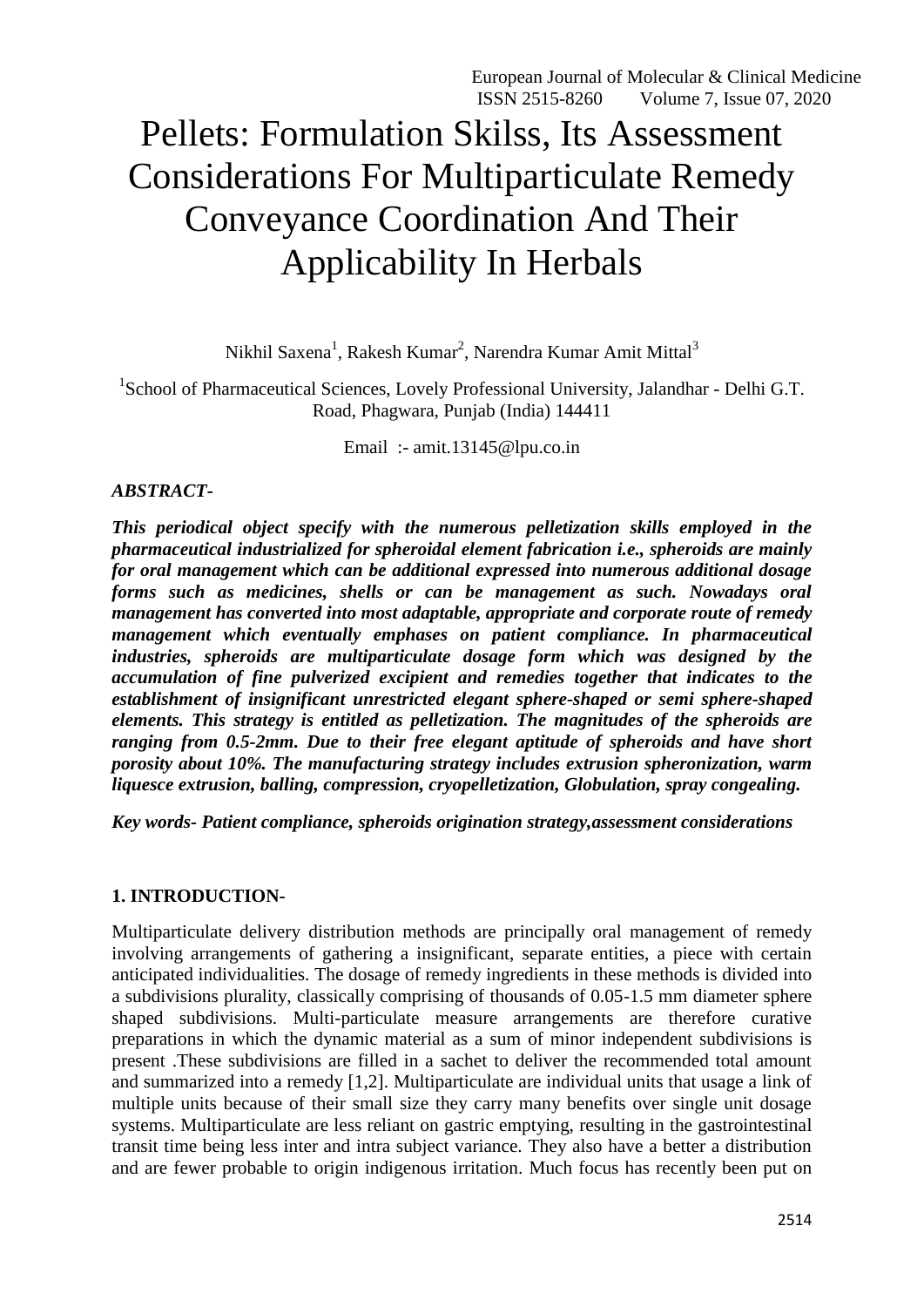#### European Journal of Molecular & Clinical Medicine ISSN 2515-8260 Volume 7, Issue 07, 2020

the production of multi-particular dosage form ideally single unit system due to their probable reimbursements such as improved bioavailability, decrease possibility of universal harmfulness and decreased possibility of universal discomfort and consistent intestinal emptying [3,4]. For example there are several explanations to formulate medications as a multiparticulate device to promote stomach breakdown or to afford an easy rapidly decomposing dose that liquefies swallowing in aquatic which can improve adherence in geriatric patients and pediatric. Multiparticulate system demonstrate superior pharmacokinetic action reproducible than traditional formulations, the distinct subunit elements migrate through the GI tract afterwards fragmentation which arises frequently even within seconds within a few actions. If these subunits are  $\lt 2$  mm in diameter they will continue to dispensation the stomach even if the pylorus is sealed. These are the findings in inter and intra level changes in unpredictability and bioavailability.

## *Some Approaches to Multiparticulate Formulations*

Site specific provisions of medicines to the colon has solicitations in form clinical fields along with topical remedy for colonic situations inclusive of a chrons disease, ulcerative colitis, constipation, colorectal cancer, spastic colon, and irritable bowel syndrome. Multiparticulate solution studied for colonic delivery encompass formulations inclusive of spheroids, granules, microparticles and nanoparticles .Both structure are capable of passing through the GI tract without problems leading to low inter and intra topical variance due to their smaller size as compared to unmarried unit dosage form. In addition multiparticulate system need to be dispersed extra uniformly within the GI tract and also make certain a greater uniform absorption of medication numerous approaches may be used to formulate multiparticulates some of thsese methods may be broadly categorized as debris of the remedy can be trapped in around the multiparticulates such multiparticulates sooner or later be adjusted in many ways with the intention to attain the preferred profile of the remedy discharge coating them is one method to editing the profile of remedy launch in multiparticulates motives for applying covering into multiparticulates encompass obtaining functional coats imparting chemical balance improving physical data and its growing affected person acceptance. Coarse are crafted from extraordinary polymer covering material that are commonly known as aqueous polymer dispersions, polymer solutions, liquid polymers and dry powder debris of the remedy may be trapped or layered around the multiparticulates such multiparticulates can sooner or later be adjusted in lots of with the intention to achieve the preferred profile of the remedy release abilities such as constant release target release and delayed release in the long run pulsative release can be accomplished conditional upon the type of covering used. Air suspension coating is the most shared methodology used to apply the covering on multiparticulates, some strategy encompass vacuum covering, evaporation of solvents, co-maintenance and complexation of the interfaces. Coated multiparticulates can also be created by means of spray drying and water congealing. A multiparticular composition can enable a controlled release of the remedy at a wide range of launch quotes and permit the release level to be predetermined fee which may be established using soften congeal system which preserves the remedy crystallanity at some stages in the soften congeal  $phase[5,6]$ .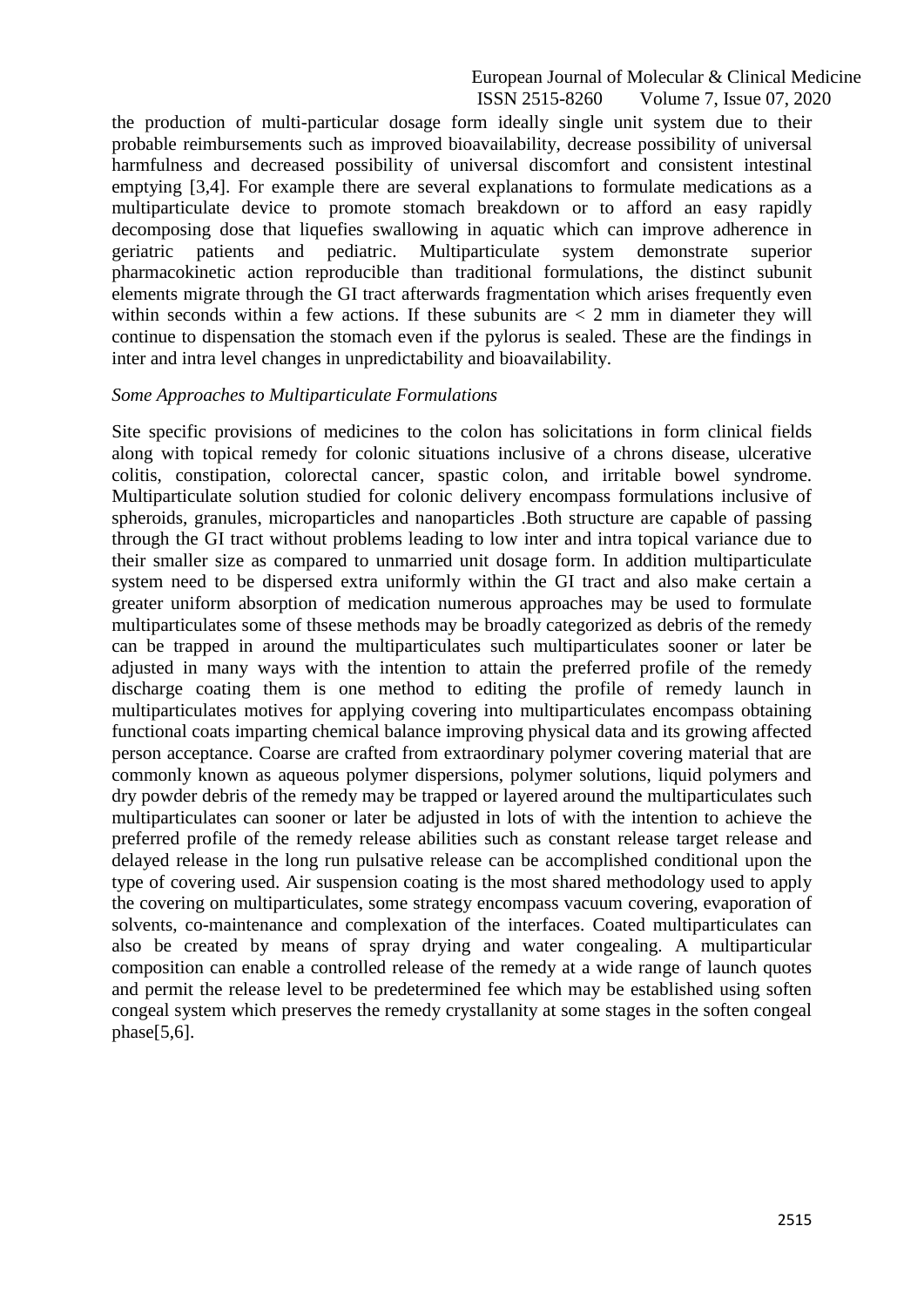**Pellets [7]**



Fig. 1

Spheroids are small powder agglomerates or bulk product and excipient granules and these consist of thin permitted graceful, Globular or semi domain dense elements ordinarily fluctuating from 0.5 -2.0 mm and frequently intentional for verbalized use. In pharmacy embeds of insignificant sanitary canisters shaped by medicated mass solidity are similarly known as spheroids. Spheroids can be organized by various progressions the most frequently recycled today is compaction and remedy layering.

# *History of Pellets or Spheroids-*

In the 1950's, spheroids came into reality in the arena of "Pharmaceutical Diligence" with an influence of tolerate and skillful proclamation dosage form. In expressions of origination, dispensation strategy and apparatus used were rapid, inexpensive and more resourceful. It can also be recycled for tolerate and skillful proclamation of vigorous components. Occasionally spheroids are too inflexible in nature which is problematic to be wrapping as a lozenge, therefore have to be encapsulated into a shell. The progression of pelletization is a extremely refined strategy since dedicated tools are recycled [8].

# *Pelletization most common benefits are[9,10,11]*

Pelletization provides flexibility in the intention and expansion of prescribed amount of quantity.

- Pellets are less likely to be discarded.
- Localized concentration of annoying medications is reduced.
- Pellets provide a reduced rate of gastric emptying and transit time variability.
- Pellets spread easily in GIT, increasing product absorption and reducing plasma peak variations as well.
- Pellets ensure better flow properties in the development of the formulation.
- Pellets can be coated with different drugs to allow the formulations to be released at a regulated speed.
- In comparison to the single unit traditional dosage type, pellets minimize inter and intra subject variance profiles.
- Due to its perfect globular character and short volume apparent area, efficacious crust could be realistic to spheroids.
- Spheroids collected from dissimilar remedy can be combined in a solitary prescription form and prepared.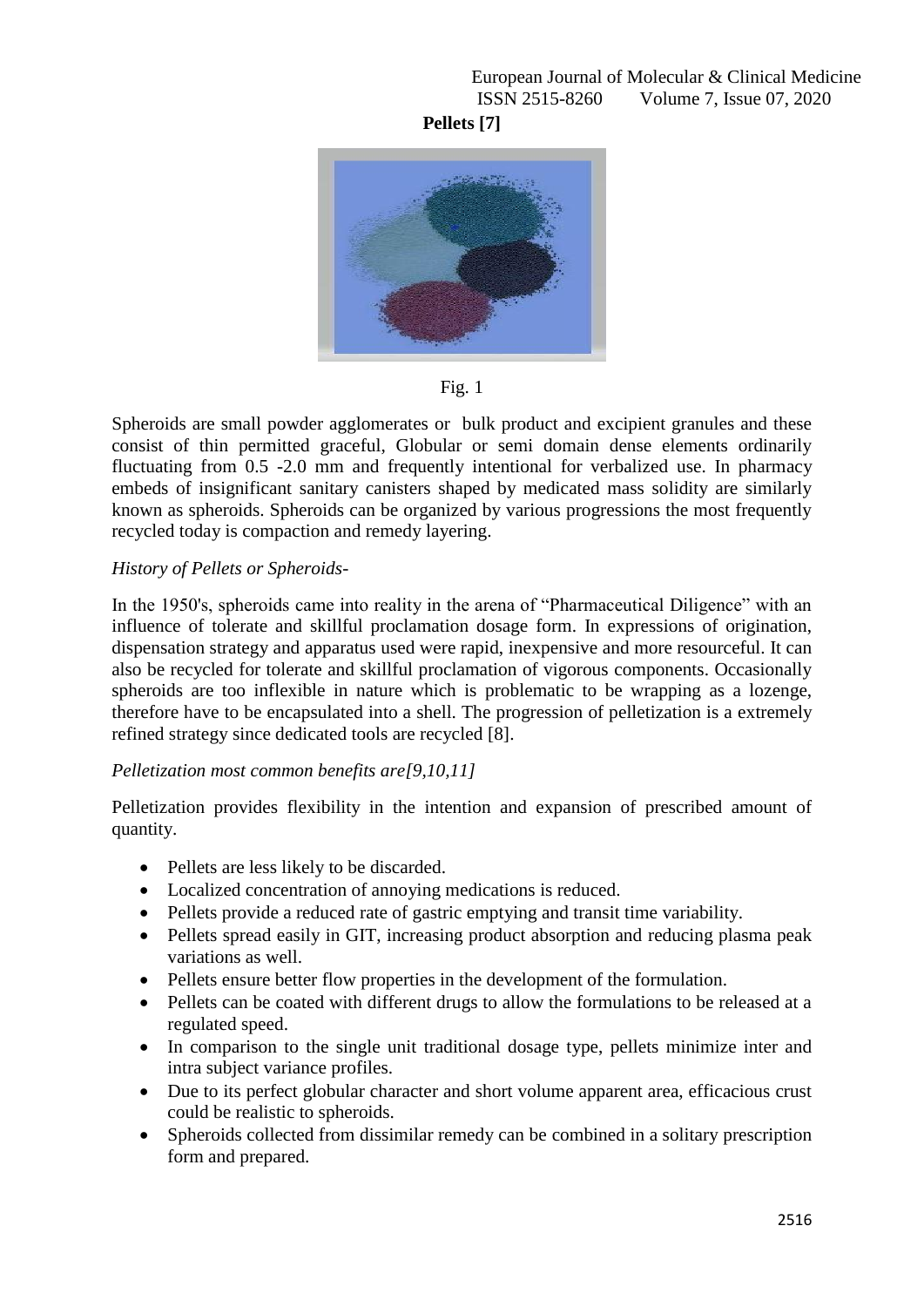- It is possible to supply spheroids with dissimilar proclamation levels of the equivalent remedy in a solitary prescription type.
- In a solitary prescription arrangement, even-straight spheroids with dissimilar discharge degrees of the similar remedy can be delivered.
- Without formulation and process modifications, pellets could be separated into different measure assets.

# *Hindrances-*

The main hindrances of the spheroids are tabulated below [12,13]

- Sometimes spheroids are very unbending in nature, which is problematic to wrapping in the form of tablet or shell.
- The strategy of pelletization is extremely refined as specialized tools are recycled.
- Their cost of industrialized is very exclusive.
- It comprises of number of origination variables and development variables which greeneries the industrialized process complicated.

## *Necessities of Good Spheroids-*

There are many explanations for expressing and distributing remedy as a Multiparticulate system e.g. To simplify in the gastrointestinal tract. It shows improved reproducible kinetic behavior then conventional formulations. i.e After breakdown, the distinct subunit elements permit speedily through the gastrointestinal tract . If these elements less width as 2 mm, they are incapable to consent the gastrointestinal tract uninterruptedly, even if the pylorus is fastened [13,14].

## *Development of Spheroids*

For the preparation of spheroids following points remembered which are illustrated below

- First of all Active pharmaceutical ingredients (API) and Diluents mixed together.
- After mixing it forms pellets corn, then be coat or covered the formulation with binder either liquid water or glycerol.
- And finally add disintegrating agent and lubricant.
- This is the humblest approach of arranging spheroids or pellets amongst the existing manner, this manner doesn't need any sophisticated apparatus and the key benefit of this way it is reliable and less time consuming and additional operative.

## *Pelletization Techniques-*

The most frequently recycled and intensively explored strategy for fabricating spheroids comprise extrusion spheronization, residue layering, cryopelletization, balling, Globulation. There are additional approaches existing which can be recycled for making spheroids. Certain of them are listed below. More ever the experimental applicability of these strategies are frequently identical restricted [15].

## *Extrusion spheronization process [16]-*

Extrusion spheronization is a multistep manner for producing spheroids of undeviating dimension from wet powders. The steps involved in this strategy are illustrated below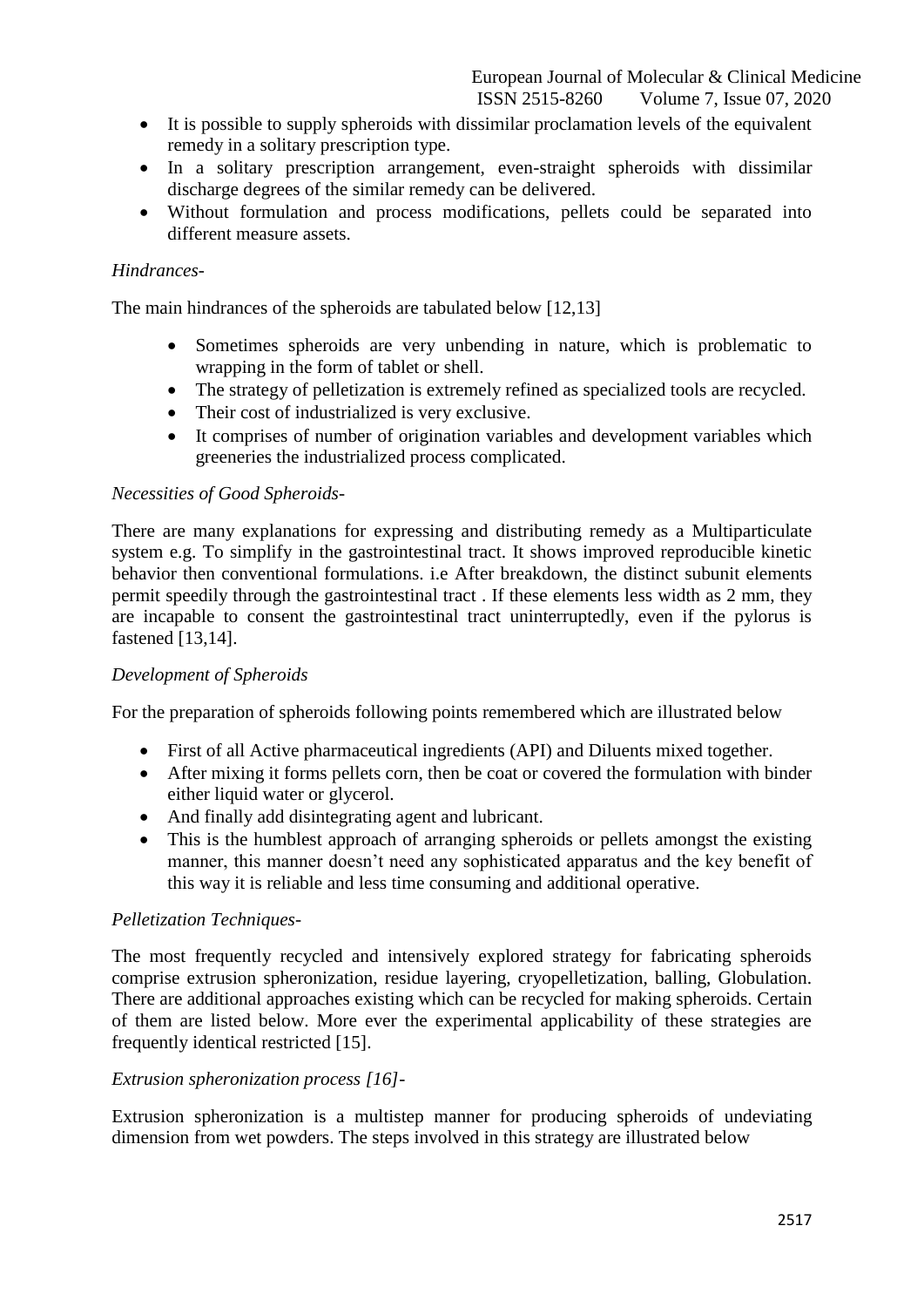- In the first step first of all dry mixing of the ingredients for achieving proper homogenous powder dispersions.
- After uniform mixing the powder are transformed into a plastic wet mass.
- The third step is extrusion stage in which the moistury form is formed into tubular form with uniformity in size.
- These small cylinders are rolled into spheroids.
- After obtaining spheroids of uniform size, these spheroids are dried for removing the moisture content.
- Finally screening the spheroids to accomplish the anticipated slight size scattering.

Extrusion spheronization is a multipurpose process for creation of spheroids with convenient possessions. Nowadays Avicel is comprehensively recycled for formulating the damp mass since the spheroids to be arranged. Avicel is a innovator brand of microcrystalline cellulose.

# *Hot melt extrusion [17]-*

In this strategy for preparing spheroids of uniform size, first of all remedy and excipients are mixed together after uniform mixing it's converted into liquefied or semi liquefied state and consequently molded by expending applicable instrument for providing solid spheroids. This is the humblest progression manner for fabricating spheroids amongst the additional obtainable strategy. This strategy does not need prolonged ventilation period, that's why it doesn't comprise the accumulation of carbon-based solvent.

# *Balling [18]-*

This strategy also recognized as sphere-shaped accumulation, a pelletization strategy in which residues are transformed into sphere-shaped spheroids by a uninterrupted progressing, this can be finished by each accumulation an applicable aggregate of liquefied into the precipitate. Globular accumulation can be distributed into two subtypes, which are revealed below

- Liquefied encouraged agglomerates
- Liquesce encouraged agglomerates

During liquefied encouraged agglomeration liquesce is added formerly the residue or campaigning period. When residue interacting with aquatic fluid it achieve agglomerates on the other hand liquesce encouraged agglomerates manner are comparable to liquefied encouraged agglomeration excluding the obligatory quantifiable is liquesce.

# *Compression [19]-*

Is one variety of compaction strategy used for making spheroids. Spheroids of and shape manufactured by condensing combinations or combinations of energetic elements and excipients below compression. The design and evolution variables governing the superiority of spheroids are comparable to recycled in remedy developed. Kedar et al produced continuous proclamation spheroids of poly lactic acid with enhancing bovine serum albumin and studied in-vitro release pattern of theophylline from manufactured spheroids.

## *Cryopelletization [20]-*

It is a progression whereby condensations of a liquefied creation are rehabilitated into dense sphere-shaped elements or spheroids expending liquid nitrogen as the protective intermediate at 160˚C. The speedy warmth relocation that follow between the condensations liquefied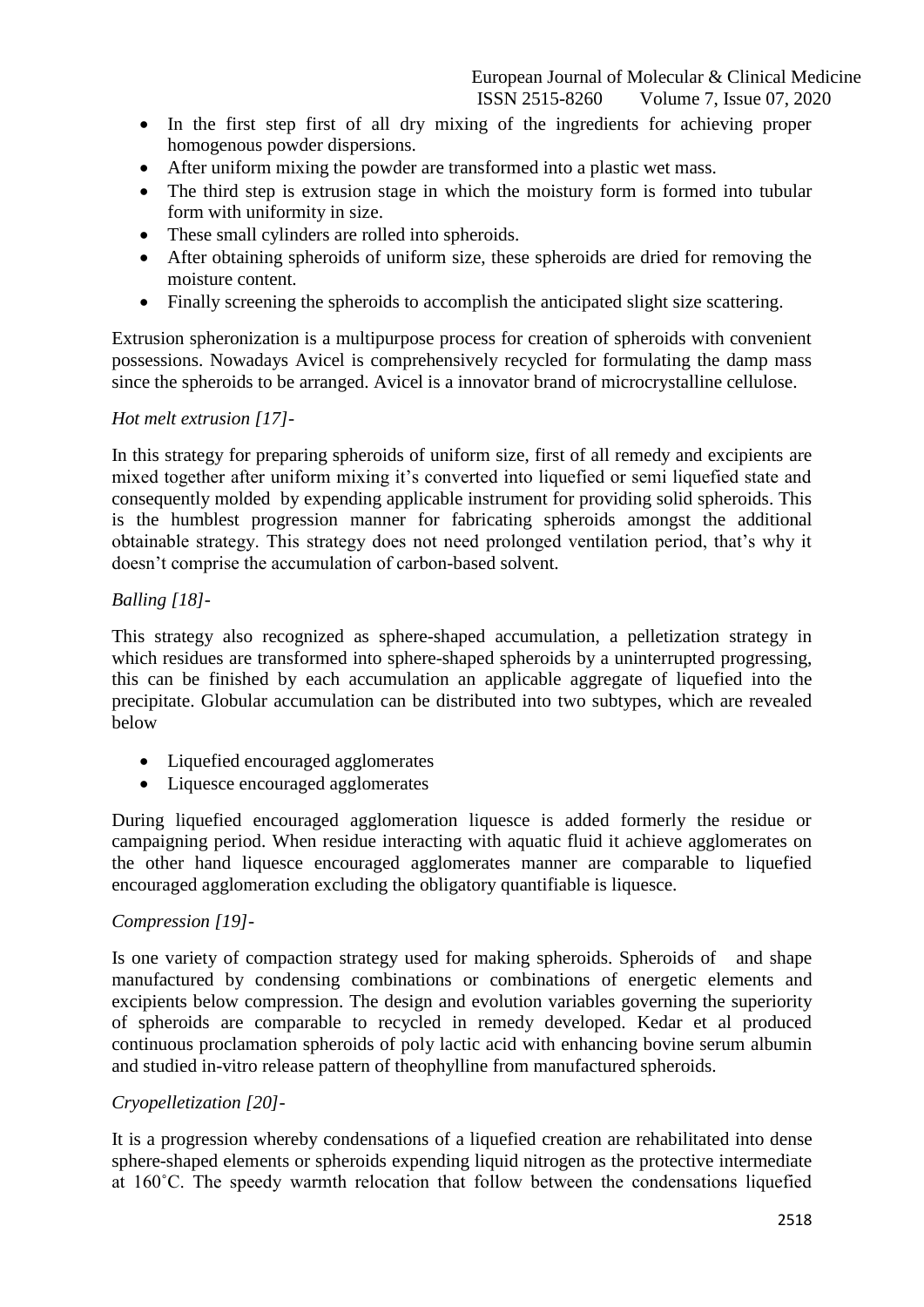nitrogen is liable for the equal, finally the spheroids are desiccated in conservative restriction dryers.

# *Globulation [24]-*

Also known as globule establishment consisting of two interrelated manners, spray ventilation, spray coagulating. They involving atomization of blistering melt liquids for making spheroids of uniform size and shape.

# *Spray congealing [18]-*

This strategy for producing spheroids reveals the information that, first of all remedy is tolerable to liquefy, separate in fatty acids. The scattering is then scattered into a stream of air and other gases with a heat below the gentle point of the origination, under applicable dispensation circumstances, spherical, congealed spheroids are obtained.

## *Freeze pelletization [20]-*

It is a innovative and humble strategy for fabricating spheroids for pharmaceutical use, in this strategy liquefied dense matrix is existing as condensations into an indolent column of liquefied in which the liquefied dense immiscible. The liquefied dense moves in the liquid column as condensations and coagulates into spherical spheroids.

# **2. CHARACTERIZATION AND EVALUATION OF PELLETS**

The arranged pellets requirement go finished numerous limitations for representations and assessment of pellets.

## *Depiction of pellets*

Subdivision extent exploration: The subdivision size of the formed pellets are to be measured using an visual hand-held microscope with visual and phase micrometer where the subdivision size can be considered. The Wesmox exemplary with a purpose of 45x may be used. The particle size distribution study can also be done by 'Sieve Analysis' technique by using a set US standard sieve of different mesh size known as different sieve numbers such 14,16,18,22 and 44 with a pellet of the load of 10 gm. The sieve set is to be mechanically shaken on behalf of 15 transcripts, total net burden of pellets recollected on every mesh remained determined and these values are used for calculating particle size distribution. [25]

## *Micrometric properties-*

The following are the micrometric properties which are illustrated below

- Perspective of tranquility
- Carr's key
- Apparent bulk density
- Hausner's proportion
- Friability
- Compatibility Study
- FT-IR studies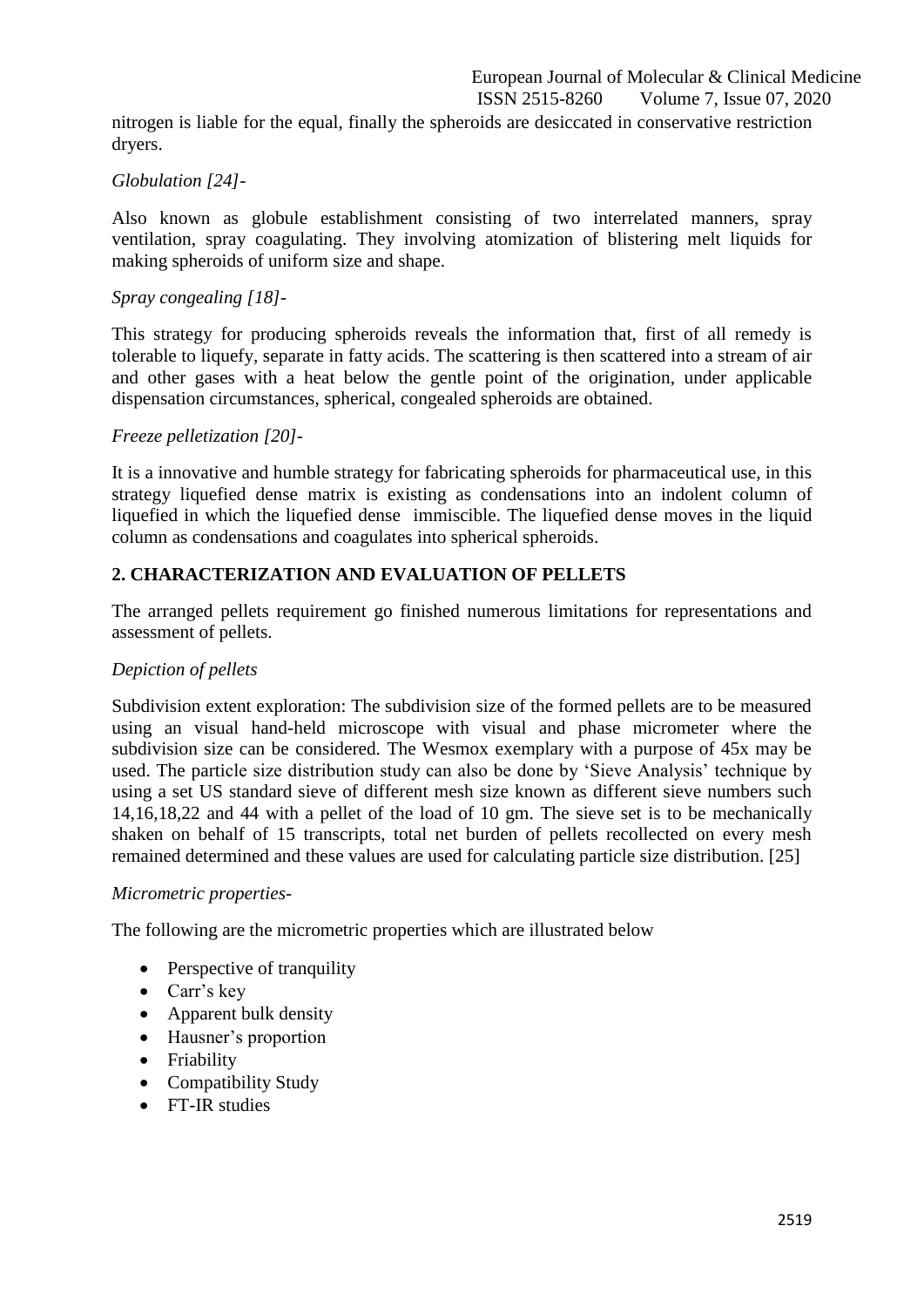*Angle of repose [26]-*

It is dimensionless constraint used to govern the stream performance of the invention. And is frequently defining by fixed funnel manner. It is calculated by using the formula which are depicted below.

θ = tan-1 (h/r)…………………………………………………… (Eq.2)

Wherever

 $\theta$  = is the perspective amongst two digression

 $h =$  elevation of the quantity

 $r =$  extent of the quantity

 *Carr's Key [26]-* It is again dimensionless parameter used to govern the drift stuff of the formulation. Calculated by the formula

Carr's Index- Detailed mass-loose mass /Detailed mass ……. ...(Eq.3)

*Compatibility study[27]-*

It plays key role in choosing the suitable excipients for a specific remedy and a specific origination as the remedy continues its uninterrupted interaction with one or more excipients which straight or incidentally may distract the constancy of the origination. It is carried out by two way either DSC or FT-IR

In FT-IR studies the remedy is diversified with Kbr and spectra are taken and finally spectra are taken of the prepared origination and it is connected with the spectra of the pure Active pharmaceutical ingredients.

*Unpackaged thickness [17]-*

It is the possessions of residue or morsels specifically recycled in orientation to inanimate machineries, substance or constituents. It is premeditated by separating the physique of artifacts in the territory by the entire capacity. Majority of compactness an essential deliberation throughout communicating any provision essentially in the dense quantity arrangements.

 *Disintegration [28]-* Disintegration of the spheroids is one of the key tools for instantaneous release spheroids.

*Evaluation of Spheroids***-** The following are the parameters which are used for the evaluation of pellets are illustrated below

 *Proportion yield [27]-*Proportion yield determination is carried out to know the preparation procedure chosen for pellet formation is effective or not, and also to know the importance of the procedure used regarding safety and efficacy with lesser effort and greater benefit. Hence the quantity or the amount of active pharmaceutical ingredients, polymers, binding agent, anti-frictional agents, starch paste and other process parameters are the factors which performance a key part in deciding the yield of the pellets during pelletization process. The method for design of percentage yield of a pellet is mentioned below

*Percentage yield***-** Wt. of pellets/ Wt. of drug + Wt. of Polymers **×** 100……...(1)

- *Loose surface crystal study[26]***-**A total amount of 100 mg of pellets are suspended in a beaker consisting of 10 ml of phosphate buffer (pH 6.8).The quantity of remedy existing in the solution can be analyzed by Spectro-Photometrically at 239 nm.
- *Determination of drug content[29]-*Pellets drug content can be determined using UV Spectrophotometer instrument were the prepared pellets are crushed into powder form and the finely crushed sample of spheroids comparable to 50 mg of DPP is conveyed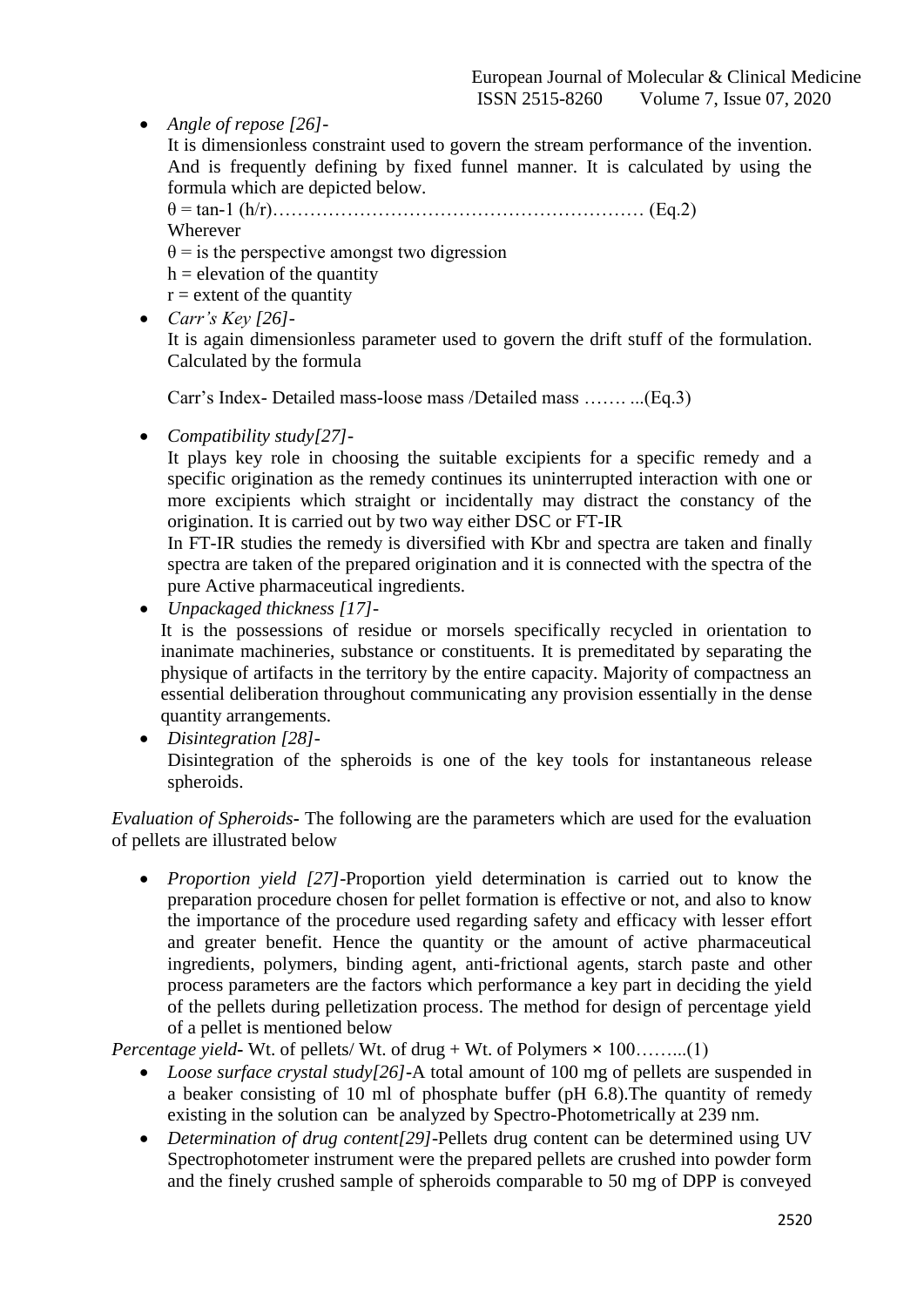to 100 ml beaker which is diluted with 100 ml of solvent which is comprising of pellet particles and the absorbance value is noted at suitable wavelength, where initially before placing the sample the background scan has to done and the drug content in pellet is resolute by regulation plot.

- *Surface Morphology [30-31***]-**SEM is used to govern the external appearance of formed pellets than also the annoyed- segment pattern of spheroids can be known. Some investigator examined superficial coarseness of spheroids can be done by relating a non-constricting laser profile meter. And also via using an optical microscope the microstructure of spheroidal particles surface can be determined.
- *Specific Surface Area [32-35]-*Specific surface area totally depends upon the extent and the character of the pellet spheroids and if coated pellets are available then a desirable surface area can be achieved. The information regarding uncoated pellets plays a key role in increasing drug release by exterior zone. Thus exact exterior zone of a pellet is carried out by "Gas Adsorption System".
- *In-vitro remedy discharge studies [36-41]-In-vitro* dissolvation readings are agreed obtainable either by expending splash type or carrier type machine using IP or USP model. According to the IP model, type-1 is a paddle and type-2 is basket apparatus and according to the USP model, type-1 is basket and type-2 is paddle. 900 ml of a solution which is suitable for the formulation is used as a dissolution medium. The paddles or basket is operated at a particular rotation per minute (RPM) based upon the drug, and the temperature has to be preserved at 37±0.5 **°**C during the experimentation. Dissolvation samples should be withdrawn from the apparatus at regular intervals of a period starting from minutes to hours up to 24 hours based on the type of drug delivery pattern and meanwhile replacement of identical capacity of dissolvation intermediate to maintain the volume during the experiment so that constant sink condition is achieved. Then further step is to dilute the withdrawn samples at different intervals of time with same dissolution media used and the quantity of remedy unconfined-remained, estimated by UV –Spectroscopy.

*Application of Spheroids [42-48]-*The most common application of herbal spheroids and spheroids are illustrated below

- Nowadays herbal remedies are recycled by 80% of the inhabitants because of their slighter lateral belongings and superior usefulness, well-being and cultural tolerability.
- In herbal spheroids we are taking extracts of particular plant or remedy not making spheroids by pelletization strategy.
- It reduces the cost and side effects.
- As far my opinion herbal pelletization strategy not only reducing the cost it will modify the therapeutic effectiveness of the same remedy as the concentration of remedies in extract will show greater existence as compared to normal spheroids.
- Administering remedy in the form of herbal spheroids which leads to enhance the surface area as compared to conventional available dosage form.

# **3. CONCLUSION**:

This periodical objective focusing on numerous pelletization strategies specifically highlighting on Extrusion spheronisation. In present eras growing interest in pelletization is detected owing to its compensations over predictable granulation manner. Every pelletization strategy has their own compensations and restrictions. Consequently this strategy has to be recycled been preferred identical sensibly, seeing all the variables of that individual strategy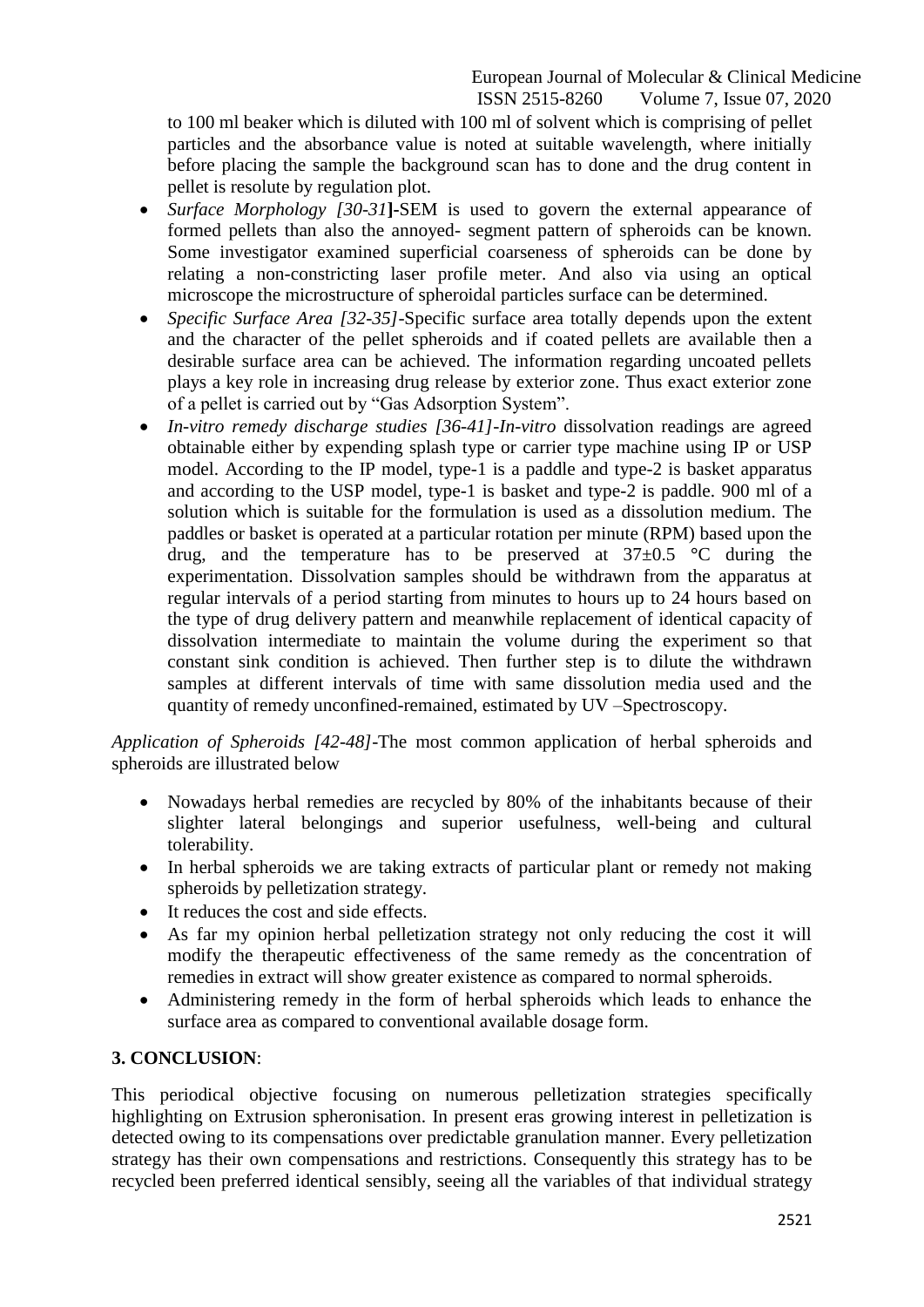European Journal of Molecular & Clinical Medicine ISSN 2515-8260 Volume 7, Issue 07, 2020

that might be straight or incidentally disturb the spheroids. Finally it can be accomplishing due to their ideal scientific and biologically equivalent medicinal compensations, pelletization has extended an reputation in modern pharmaceutical discipline and spheroids are anticipated to show an chief role in proposal and assembly of several innovative remedy distribution system in the forthcoming. Spheroids can be formulated using various performance but widely used is "Extrusion Spheronization" skill because of its fast working process without complicated design and high efficiency of spheroids fabrication with identical spherical element. In short we can say that with the help of pelletization strategy we are increasing the solubility and dissolution rate.

#### **4. REFERENCES**

- [1] Allen L, Ansel HC. Ansel's pharmaceutical dosage forms and drug delivery systems. Lippincott Williams & Wilkins; 2013 Dec 23.
- [2] Forms PM. With Eudragit Polymers. Pharma Polymers, November 2002, 9: 2. 2002; 3.
- [3] Tang ES, Chan LW, Heng PW. Coating of multiparticulates for sustained release. American Journal of Drug Delivery. 2005 Mar 1;3(1):17-28.
- [4] Asghar LF, Chandran S. Multiparticulate formulation approach to colon specific drug delivery: current perspectives. J Pharm Pharm Sci. 2006 Sep 1;9(3):327-8.
- [5] Chourasia MK, Jain SK. Design and development of multiparticulate system for targeted drug delivery to colon. Drug delivery. 2004 Jan 1;11(3):201-7.
- [6] Peter S, Peter K. New multiparticulate delayed release system. J of Controlled Rel, 1997, 147 (2): 181. 1997;189.
- [7] Begum R, Ganesh NS, Chandy V. A study on different pellet formation techniques and its evaluation parameters-a review. Int J Curr Pharm Res. 2019;11(2):7-13.
- [8] Deb R, Ahmed AB. Pellets and Pelletization techniques: A critical review. Int Res J Pharm. 2013;4(4):90-5.
- [9] Supriya P, Rajni B, Rana AC. Pelletization techniques: A literature review. International research journal of pharmacy. 2012;3(3):43-47.
- [10] Patel HP, Patel JK, Patel RR, Patel MP. Pellets: A general overview. International journal of pharma world research. 2010;1(2):1-5.
- [11] Bhaskaran S, Lakshmi PK. Extrusion spheronization—a review. Int. J. Pharm. Tech. Res. 2010 Oct;2(4):2429-33.
- [12] Patwekar SL, Baramade MK. Controlled release approach to novel multiparticulate drug delivery system. Int J Pharm Pharm Sci. 2012;4(3):757-63.
- [13] Haritha VV. Multiparticulate drug delivery system: pelletization. American Journal of PharmTech Research. 2012;2(1):81-7.
- [14] Anshuli S. sandhya c., "Multiparticulate drug delivery systems: pelletization through extrusion and spheronization". International Research Journal of Pharmacy. 2013;4(2):6-9.
- [15] Muley S, Nandgude T, Poddar S. Extrusion–spheronization a promising pelletization technique: In-depth review. Asian journal of pharmaceutical sciences. 2016 Dec 1;11(6):684-99.
- [16] Bhaskaran S, Lakshmi PK. Extrusion spheronization—a review. Int. J. Pharm. Tech. Res. 2010 Oct;2(4):2429-33.
- [17] Wong TW, Cheong WS, Heng PW. Melt granulation and pelletization. InHandbook of pharmaceutical granulation technology 2005 Aug 30 (pp. 413-434). CRC Press.
- [18] N Politis S, M Rekkas D. Pelletization processes for pharmaceutical applications: a patent review. Recent patents on drug delivery & formulation. 2011 Jan 1;5(1):61- 78.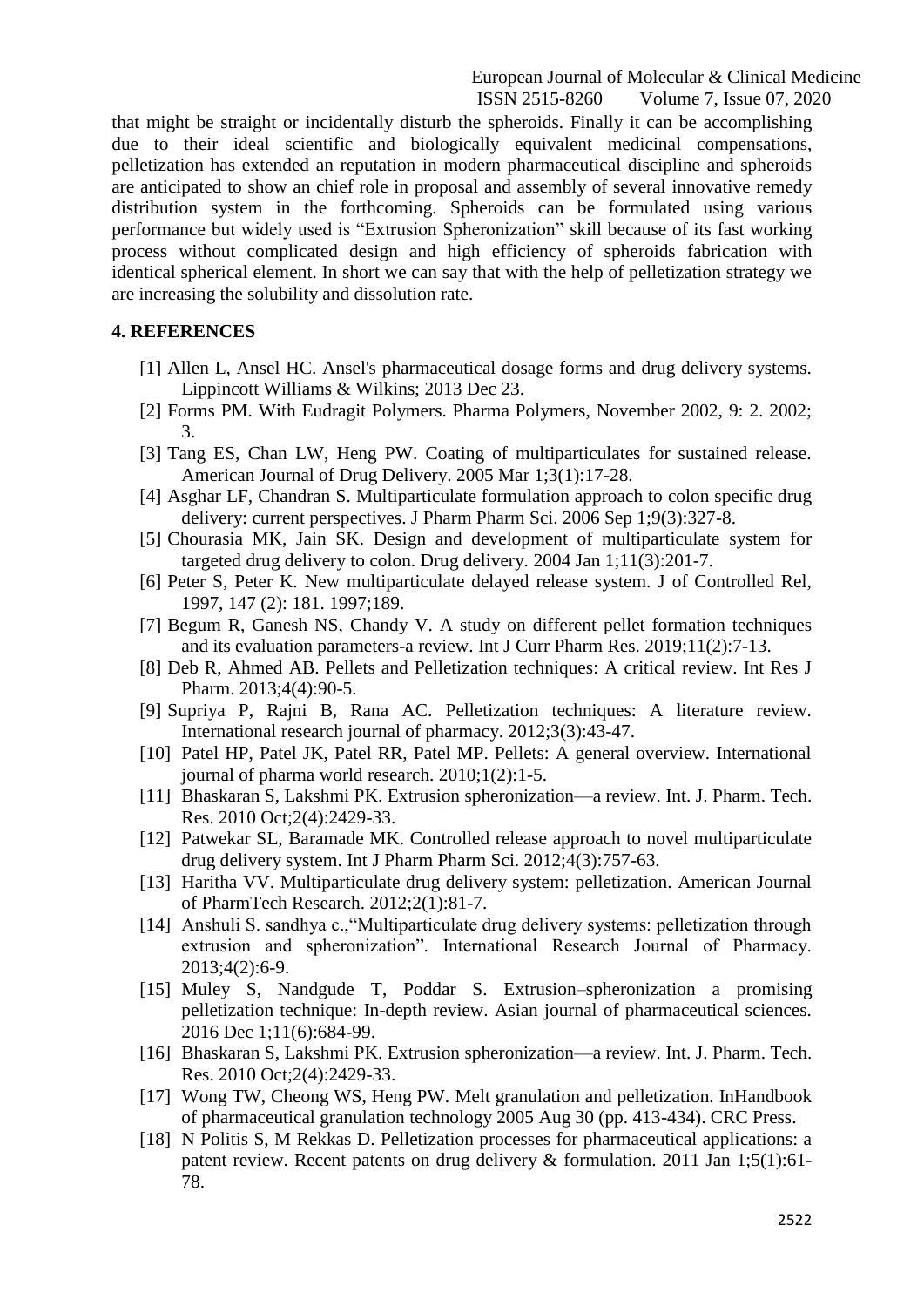- [19] Hadi A, Rao NG, Rao AS, Shiva G, Akram JW. Impact of Capsules as a Carrier for Multiple Unit Drug Delivery and the Importance of HPMC Capsules. Research Journal of Pharmacy and Technology. 2013;6(1):34-43.
- [20] Srinivasarao K, Jyothirmai KS, Rao NR. Pellets and pelletization techniques: a review. Int J Res Pharm Chem. 2017;7:141-7.
- [21] Singh SK, Yadav AK, Prudhviraj G, Gulati M, Kaur P, Vaidya Y. A novel dissolution method for evaluation of polysaccharide based colon specific delivery systems: a suitable alternative to animal sacrifice. European Journal of Pharmaceutical Sciences. 2015 Jun 20;73:72-80.
- [22] Maharshi P, Singh SK, Gulati M, Yadav AK, Garg V, Kumari B, Gowthamarajan K. A Novel Three-pronged Approach for Colon Delivery of Sulfasalazine: Concomitant Use of pH-Responsive, Microbially Triggered Polymers and Liquisolid Technology. Current drug delivery. 2018 Aug 1;15(7):1038-54.
- [23] Panghal A, Jaglan S, Sindhu N, Anshid V, Charan MV, Surendran V, Chhikara N. Microencapsulation for Delivery of Probiotic Bacteria. InNanobiotechnology in Bioformulations 2019 (pp. 135-160). Springer, Cham.
- [24] Deb R, Ahmed AB. Pellets and Pelletization techniques: A critical review. Int Res J Pharm. 2013;4(4):90-5.
- [25] Ravella VN, Nadendla RR, Kesari NC. Design and evaluation of sustained release pellets of aceclofenac. Journal of pharmacy research. 2013 May 1;6(5):525-31.
- [26] Bathool A, Gowda DV, Khan MS. Development and evaluation of porous membrane pellets of disopyramide phosphate for sustained release. Asian Journal of Pharmaceutics (AJP): Free full text articles from Asian J Pharm. 2014 Aug 23;6(2).
- [27] Karra N. Formulation and Evaluation of Torsemide Pellets for Extended Drug Release by Extrusion-spheronization Method. Asian Journal of Pharmaceutics (AJP): Free full text articles from Asian J Pharm. 2018 May 30;12(02).
- [28] Lavanya K, Senthil V, Rathi V. Pelletization technology: a quick review. International Journal of Pharmaceutical Sciences and Research. 2011 Jun 1;2(6):1337.
- [29] Padhee K, Chowdhary KA, Pattnaik S, Sahoo SK, Pathak N. Design and development of Multiple-Unit, Extended release drug delivery system of Verapamil HCL by Pelletization Technique. Int J Drug Dev Res. 2011 Jul;3:118-25.
- [30] BEGUM R, Ganesh NS, CHANDY V. A study on different pellet formation techniques and its evaluation parameters-a review. Int J Curr Pharm Res. 2019;11(2):7-13.
- [31] Vaphare AM, Banerjee DS, Gadhave MV, Gaikwad DD. Pelletalization techniques: a review. Asian Journal of Pharmaceutical Research and Development. 2014 May 1:103-14.
- [32] Sharma D, Sharma SK, Jaimini M, Kumar A. A review on multiparticulate floating drug delivery system. International Journal of Pharmaceutical, Chemical And Biological Sciences. 2014;4(1):201-7.
- [33] Gandhi R, Ashokraj Y, Kaul CL, Panchagnula R. Controlled-Release Formulations of Azithromycin. Pharmaceutical Technology. 2005 Feb.
- [34] Verma A, Bharagav S, Mittal A, Gupta A. An economical biodegradable polymer for novel drug delivery approaches: Gelatin. International Journal of Pharmaceutical Sciences and Research. 2013 Aug 1;4(8):2907.